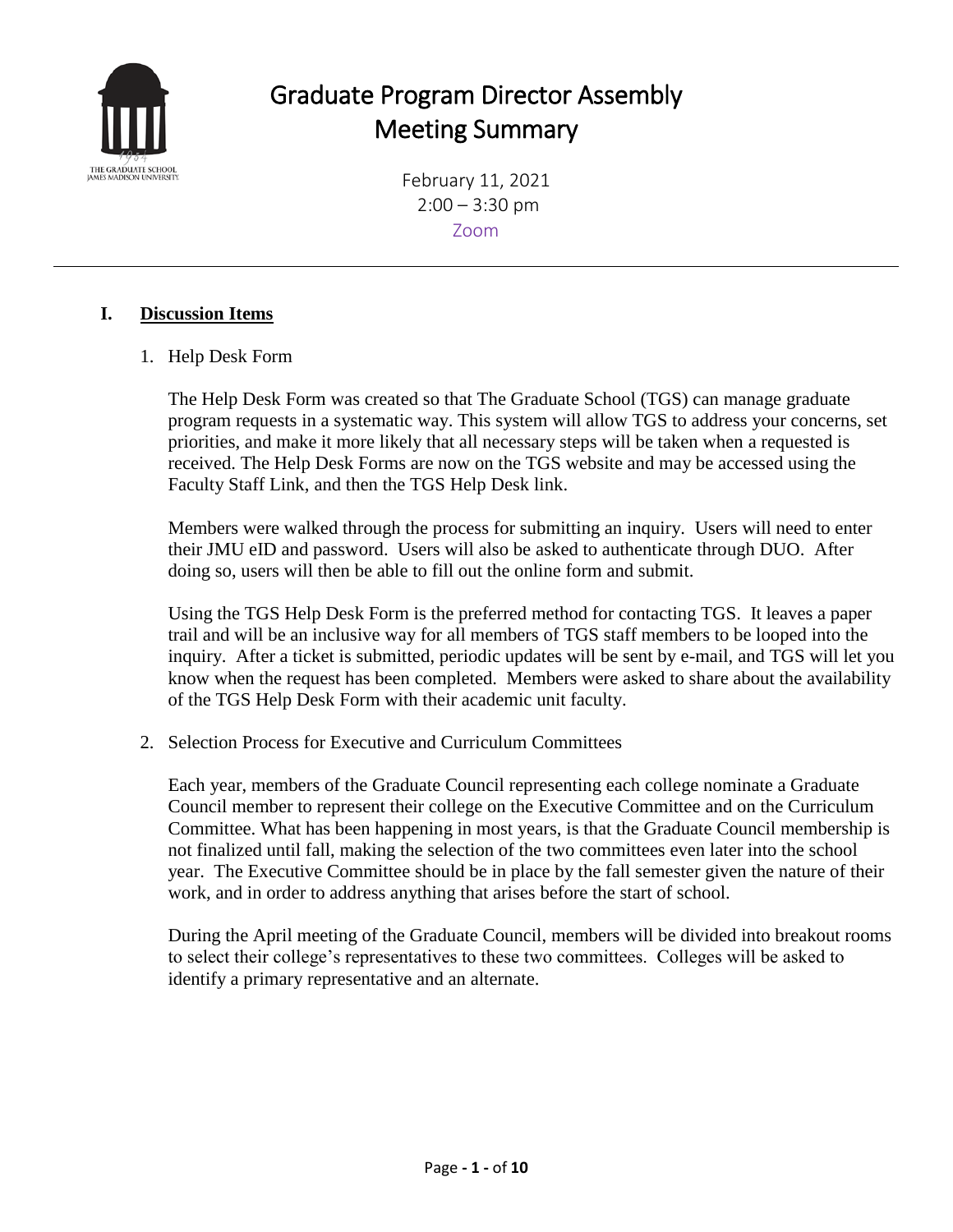- 3. State of Graduate Education
	- a. Graduate Enrollment Numbers

Enrollment numbers for spring are at an all-time high. Applications for 2021-22 are also at an all time high, and this is in contrast to a decline that has been noted in the undergraduate numbers for the university. It is incredible how well graduate education is moving forward even during a pandemic. The President will be going in front of the BOV to highlight TGS's success and marketing efforts.

b. JMU Board of Visitors Meeting – February 18

Four graduate students have been invited to form a student panel at the Academics and Student Life Committee, of the JMU Board of Visitors (BOV), meeting on February 18, to present on their programs and student experiences. This will give the graduate programs and graduate education increased visibility to the BOV, as JMU moves towards becoming an R2 institution. The students represent four different degree programs, with two master's and two doctoral students. The theme throughout the panel presentation is that *Graduate Education is the Change*.

c. R2 & National Institution Status

The move to being an R2 university should be seen as an opportunity and an exciting one! The funding model for TGS has always been an E&G model, which is one where funding is directly received from the student tuition with supplemental funding from the state legislature.

Because of the university's reliance on the E&G model, graduate education has historically been placed in a subordinate role to undergraduate education. The Graduate School has been advocating for unique models to stet individual graduate tuition rates for programs, based on competitive analysis of similar programs nationally. Modeling tuition after programs like Physician Assistant and MBA, which have unique in-state and out-of-state tuition models, should enable graduate programs to function in a more financial advantageous. Giving graduate programs greater potential to produce tuition revenue where applicable will help position graduate education with a more advantageous understanding of their value to JMU.

Moving towards the status as a National Insitutation, the JMU student to faculty teaching ratios will be critical towards achieving a high ranking by U.S. News and World Reports. TGS has been reviewing peer universities that have a lot of similarities to determine how some of these universities are achieving a 13:1 to a 14:1 student to faculty ratio. TGS reviewed data from these universities and found that some key peer/aspirant institutions are generating optimal student/faculty ratios by using graduate teaching assistants (TA). Strategically using graduate students in teaching opportunities has been a strong contributor to advantageous student to faculty ratio at peer universities.

Graduate Teaching Assistants provides the opportunity to craft a unique synergy between graduate and undergraduate education, while providing graduate students interested in academic careers the opportunity for experiential teaching to enhance their graduate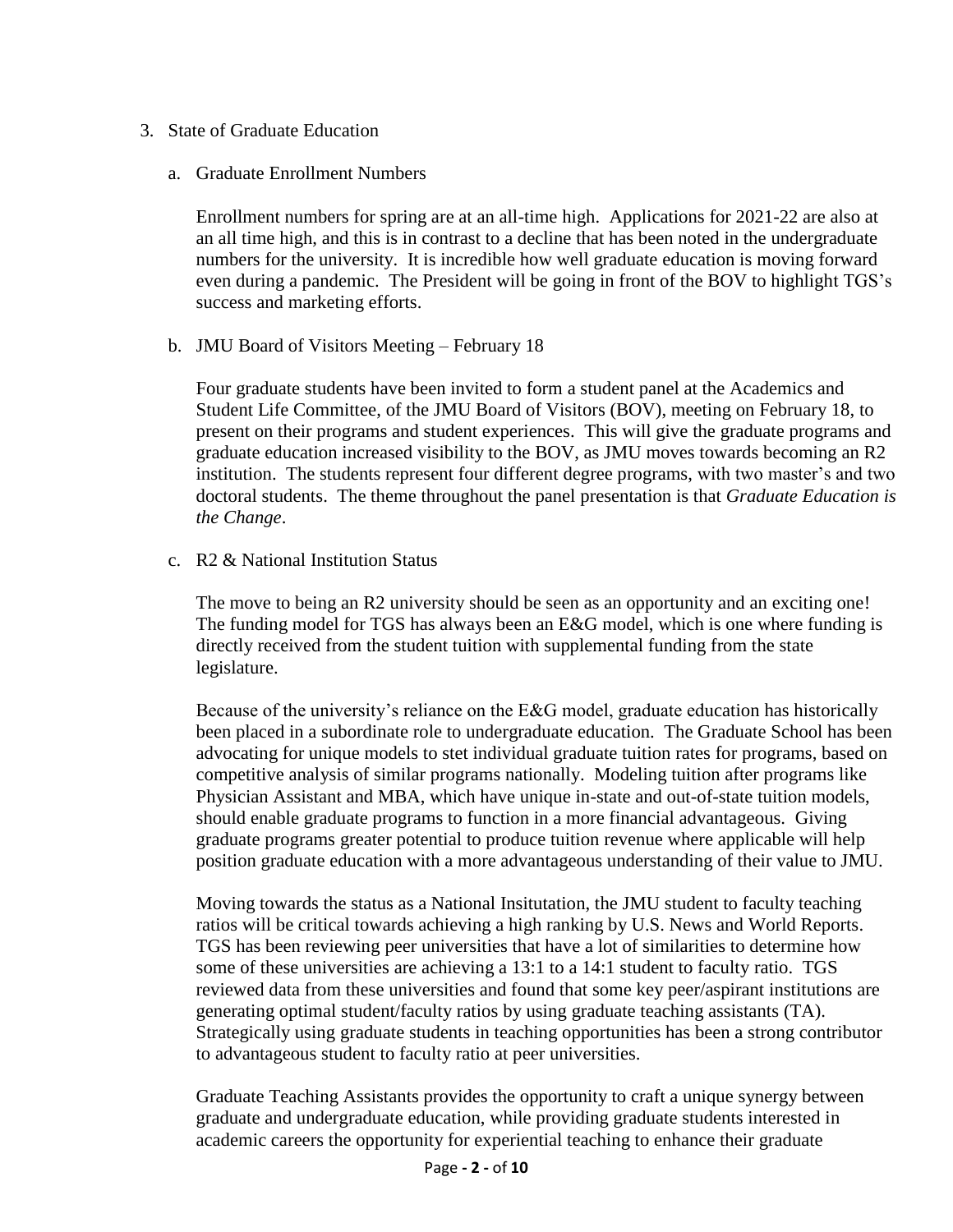educations. A graduate TA provides the university another option for faculty of record that could have a more impactful benefit for undergraduate students than an adjunct lecturer. However, JMU will need to change their philosophy to view TAs as a value not a limitation, while providing a unique experience for an undergraduate student with someone that they might want to emulate. That undergraduate student might be more inclined to continue their education and pursue a graduate degree after their interaction with a graduate teaching assistant serving as a faculty of record.

The Graduate School is also advocating for a greater understanding of Graduate Assistants (GA), and their role in supporting institutional research aspirations. Currently GAs are not counted as RAs when there is a strong research component, which is a glaring omission when looking at other R2 institutions. And the university should seek to shift assistantships away from office support roles towards experiential positions that relate directly to the student's field of study. These recommended shifts are consistent with aspirant R2 institutions, and would better position JMU to be competitive in graduate education as a National Institution.

Through control of the narrative, TGS can handle the perception held by parents that undergrads taught by graduate students are not as meaningful as full-time faculty. Several JMU programs have long-standing models for training graduate students to be good teachers during their first experience as instructors for undergraduate classes. We can expand these models, across campus, to the benefit of both the graduate student instructors and undergraduates enrolled in their classes. It also depends how those graduate students are being mentored and trained. If they are actively engaged in improving their teaching, they will be successful. For example, Biology has a very robust model for training that includes coordination with faculty who mentor students prior to assuming their roles as faculty of record.

#### d. HERD Reporting

The primary source of information on U.S. colleges and university research and development expenditures is the Higher Education Research and Development Survey (HERD). The annual report collects information by field of research and source of funds. The report reflects institutions that expend at least \$150,000 in a fiscal year and gathers information on types of research, expenses and headcounts of R&D personnel.

JMU will need to provide at least five million dollars per year for research activities, however Dr. Anthony Tongen's and Interim Dean Burgess' goal is to establish a consistent ten million dollars per year for research.

e. Pilot Programs for Out-of-State Tuition Model

Dean Burgess has had several meetings with Academic Resources and the Budget Office on offering differential tuition models. The discussions include restructuring out-of-state tuition models to allow graduate programs to be competitive nationally, reducing the funding needed for assistantships, and optimizing TGS's ability to effectively offer online course and degree offerings.

A review was conducted to identify programs that receive a high number of out-of-state applications, but have only a few out-of-state students who actually enroll after being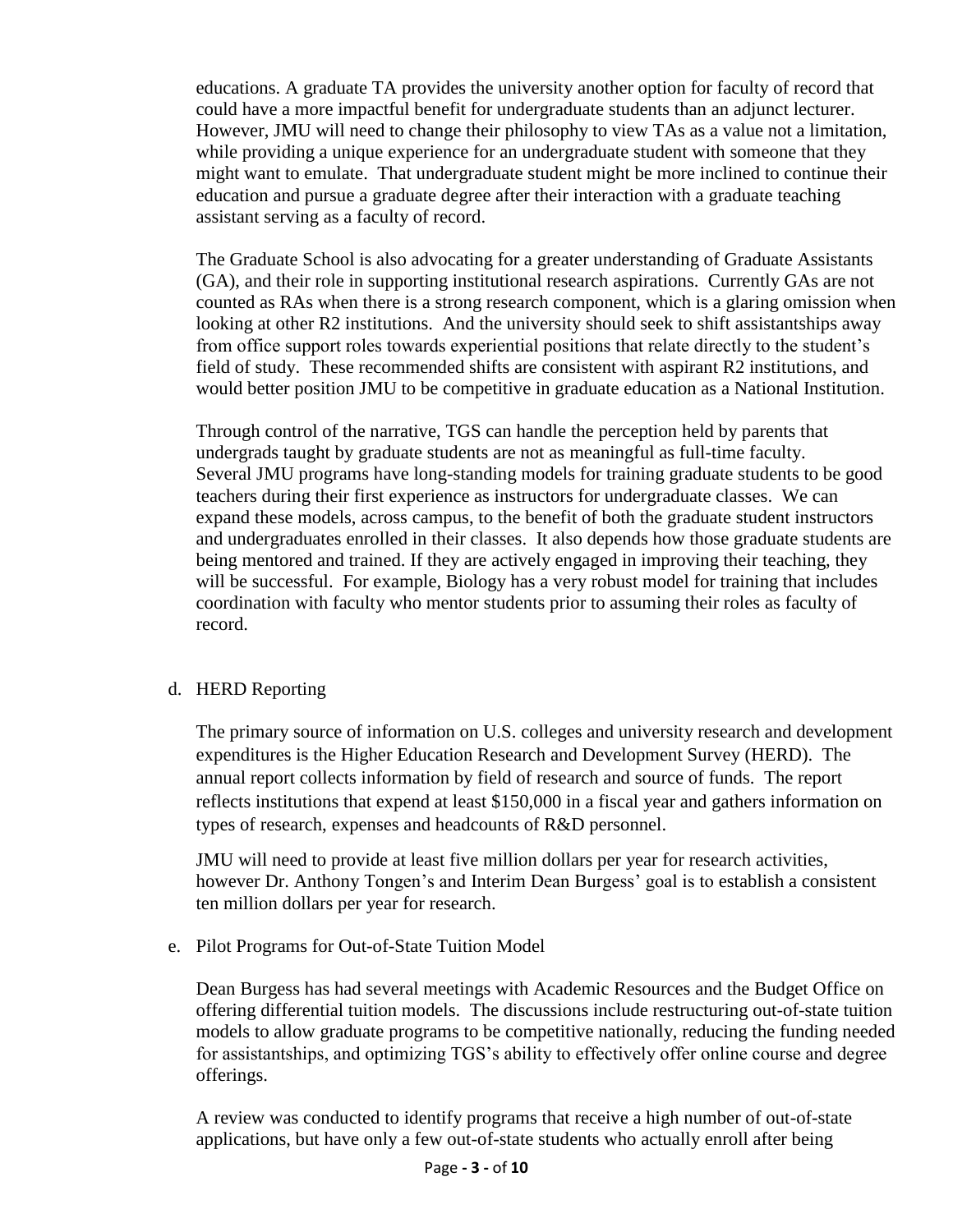accepted. It is felt the current tuition rates deter out-of-state students from enrolling. If the out-of-state tuition rate was lowered, more out-of-state students would enroll in these programs, improving the ability to generate increased tuition revenue for the university.

Occupational Therapy was the first program proposed as part of the pilot program. At least 40% of the applications received by Occupational Therapy are out-of-state, but only a very small number of students actually come to JMU. The exact numbers for establishing out-ofstate tuition rates are still under review. This is one of the biggest initiatives for TGS this year, and it is exciting to see it moving forward.

It is also hoped that decreasing the cost of supported out-of-state tuition for assistantships should allow for increased numbers of assistantships with the surplus tuition funding. Or, at the very least, drastically decreasing the university expense of assistantships for out-of-state students.

f. Graduate Marketing Video

Many of the marketing videos currently used by the university focuses on the facilities (i.e., UREC, the ropes course, dining, dorms, etc.), but fail to market the education portion of a student's experience. TGS is continuing to develop marketing videos that focus on the value of graduate education, and are developing two encompassing videos focused on a graduate education identity through innovation and leadership.

g. Graduate Assistantships Stipends Audit

Academic Resources has asked TGS to perform an audit on stipend funding for assistantships to ensure that stipend funding is being allocated fully to students serving in assistantships. Surplus funding needs to be returned to the Graduate School when not used for stipend funding.

h. Open Discussion

Online fees for summer programs are again a concern of graduate students this summer. At the graduate level, courses taken during the summer are required courses for degree progress. Last year a list was created that distinguishes courses that would have been traditionally taught face-to-face, but moved to an online format. Students enrolled in those courses will again not be burdened with the online course fees this summer.

The hope is come fall that the university will be able to open up for more face-to-face instruction and interaction. TGS has more flexibility for the motility of instruction. If you are planning to offer hybrid courses this summer, you will need the approval of your Academic Unit Head and Dean.

#### **II. Conclusion**

Dean Burgess thanked members for their participation in the meeting. With no further business, the Graduate Program Director's Assembly Meeting ended at 3:30 p.m.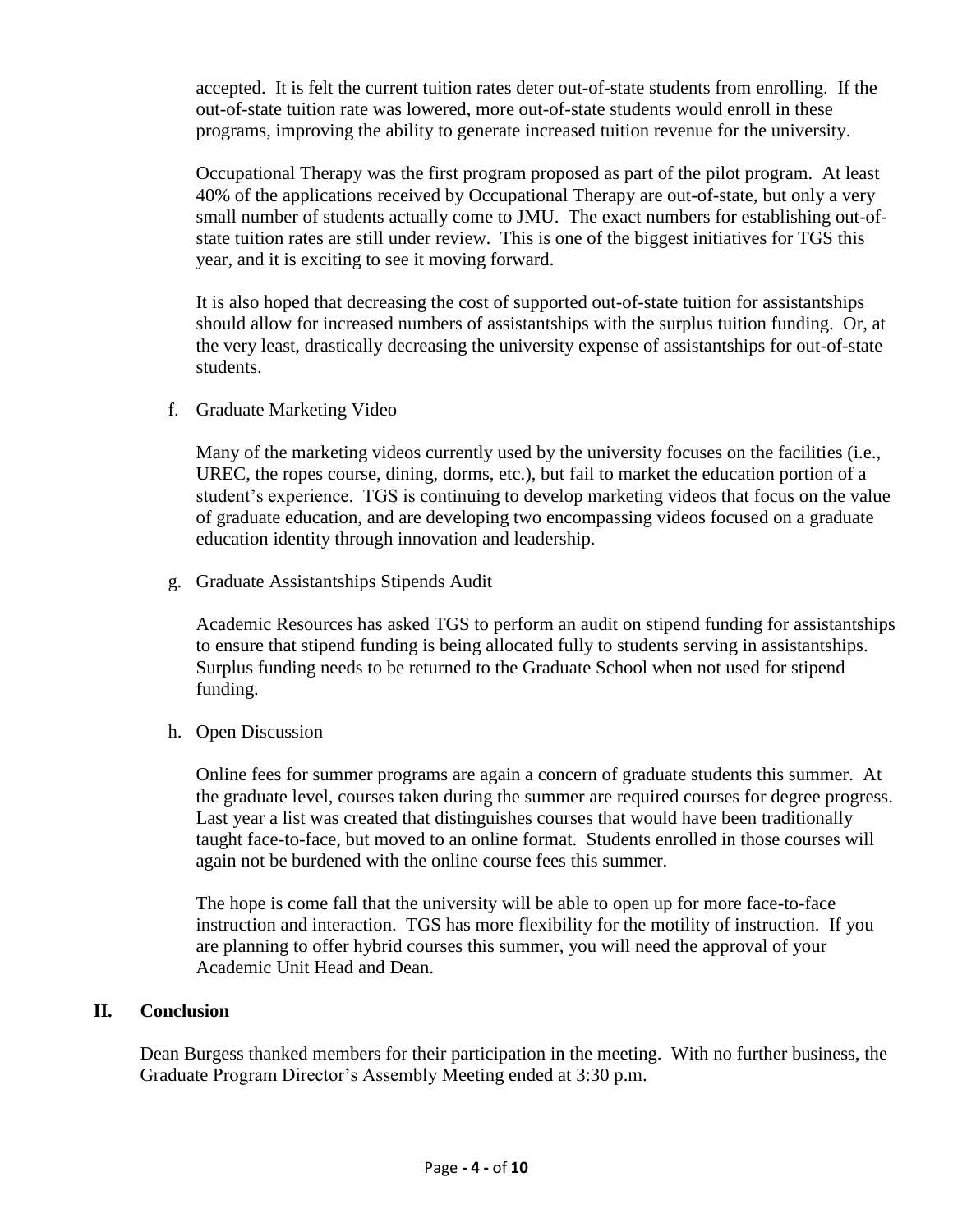

## Graduate Program Director Assembly Meeting Graduate Council Voting Members

Sign-in Sheet

| Last Name       | <b>First Name</b> | <b>Academic Unit</b>                                   | Joined Zoom Meeting |
|-----------------|-------------------|--------------------------------------------------------|---------------------|
| Almjeld         | Jennifer          | Writing, Rhetoric, & Technical<br>Communication (WRTC) | Yes                 |
| <b>Bandalos</b> | Deborah           | Psychology - Graduate                                  | Yes                 |
| Carr            | Ben and Julie     | Hart School                                            | Yes                 |
| Coates          | Tabitha           | Learning, Technology, &<br>Leadership Education        | Yes                 |
| Dabback         | William           | <b>Music</b>                                           | Yes                 |
| Dorne           | Rachelle          | Occupational Therapy                                   | Yes                 |
| Dyche           | Jeff              | Psychology - Undergraduate                             | Yes                 |
| Hefner          | <b>Brooks</b>     | English                                                | Yes                 |
| Heydari         | Hossain           | Computer Science                                       | <b>No</b>           |
| Hickerson       | Corey             | Communication & Advocacy                               | Yes                 |
| Knopp           | Andrea            | Nursing                                                | Yes                 |
| Mayhew          | Fred              | Political Science                                      | Yes                 |
| McCartney       | Holly             | Early, Elementary & Reading<br>Education               | Yes                 |
| Nichols         | Nancy             | Accounting                                             | Yes                 |
| Nye             | Susan             | Kinesiology                                            | <b>No</b>           |
| Rout            | Ayasakanta        | Communication Sciences &<br>Disorders (CSD)            | Yes                 |
| Rutherford      | Matthew           | <b>Business Administration</b>                         | Yes                 |
| Sloan           | Margaret          | School of Leadership                                   | Yes                 |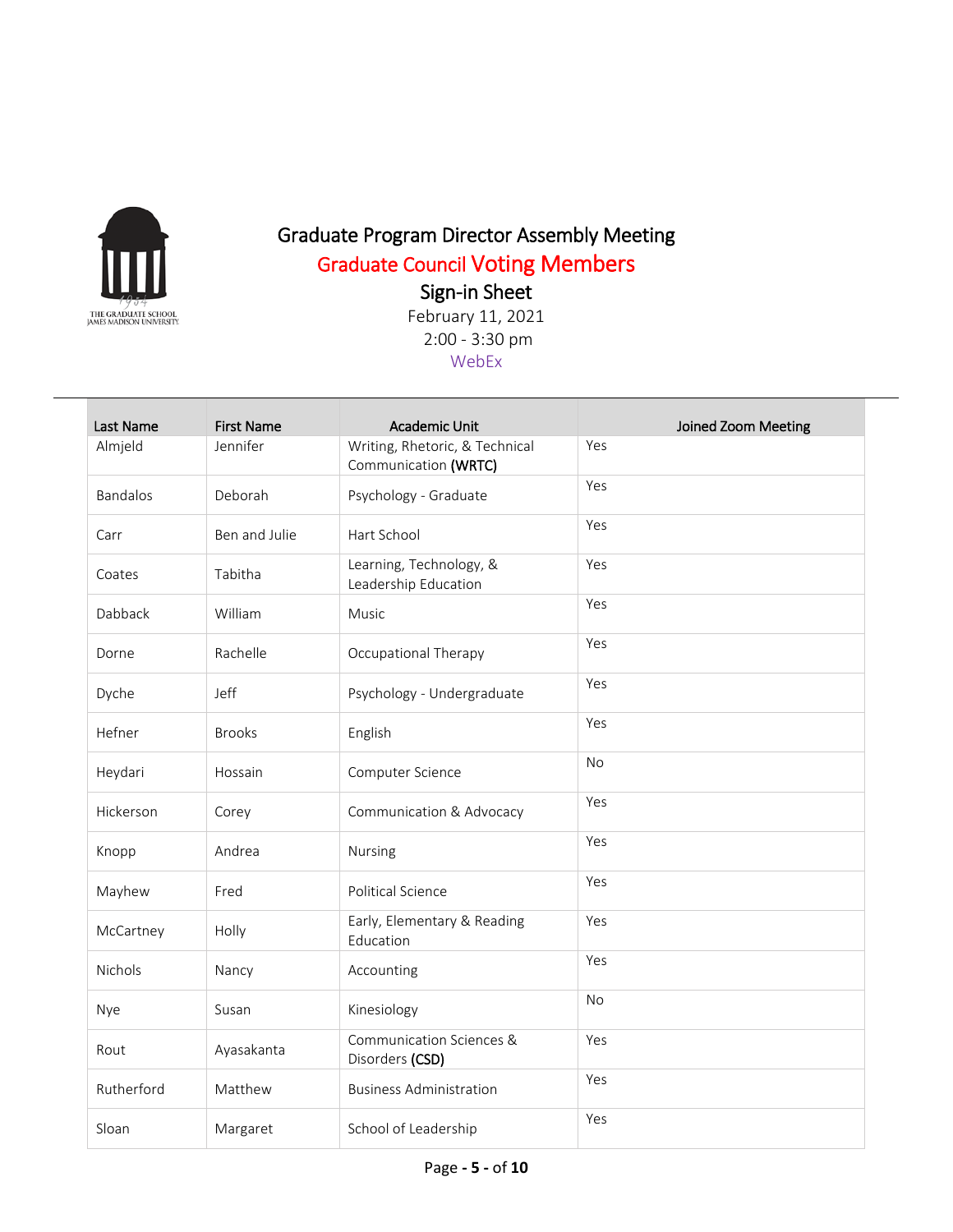

## Graduate Program Director Assembly Meeting Graduate Council Voting Members

### Sign-in Sheet

| Stevens    | Alexis         | <b>Mathematics</b>                                    | <b>No</b> |
|------------|----------------|-------------------------------------------------------|-----------|
| Van Norman | William (Bill) | History                                               | Yes       |
| Wasta      | Stephanie      | Educational Foundations &<br>Exceptionalities         | Yes       |
| Webb       | Angela         | Middle, Secondary and<br><b>Mathematics Education</b> | Yes       |
| Wightman   | Bill           | School of Art & Design History                        | Yes       |
| Wunderlich | Roshna         | Biology                                               | Yes       |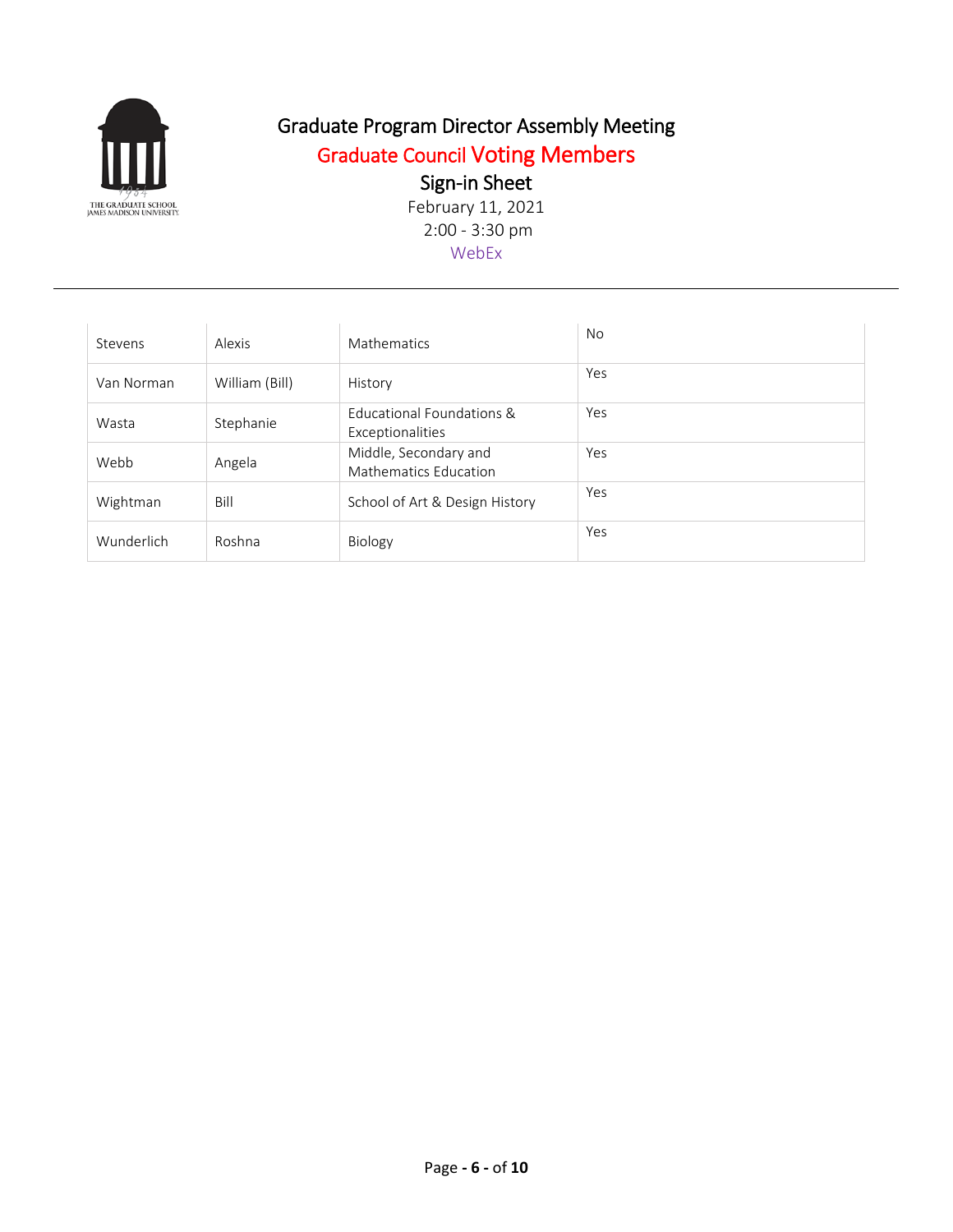

## Graduate Program Director Assembly Meeting

Graduate Council Guests

Sign-in Sheet

| The Graduate School Representatives<br><b>Non-Voting Members</b> |                                                                  |                     |  |
|------------------------------------------------------------------|------------------------------------------------------------------|---------------------|--|
| <b>Full Name</b>                                                 | Title                                                            | Joined Zoom Meeting |  |
| John Burgess                                                     | Interim Dean                                                     | Yes                 |  |
| Michael Stoloff                                                  | Associate Dean, Admissions and Recruitment                       | Yes                 |  |
| Laura Ryman                                                      | Interim Assistant Dean and Director of Graduate Student Services | Yes                 |  |

| <b>Guests</b>     |                   |                                                            |                     |
|-------------------|-------------------|------------------------------------------------------------|---------------------|
| Last Name         | <b>First Name</b> | <b>Academic Unit</b>                                       | Joined Zoom Meeting |
| Anderson          | Robin             | Graduate Psychology                                        | Yes                 |
| Apple             | Kevin             | Associate Dean, College of Sciences &<br>Mathematics       | Yes                 |
| Arndt             | Chris             | Dean's Office, College of Arts and Letters                 | Yes                 |
| Bell              | Pamela            | Dean's Office, The Graduate School                         | <b>No</b>           |
| Bourne            | Mary Lou          | Research and Scholarship                                   | <b>No</b>           |
| Davis             | Marcus            | Dean's Office, College of Science & Mathematics            | <b>No</b>           |
| <b>Doss</b>       | Cheryl            | Dean's Office, The Graduate School                         | Yes                 |
| Escalona Berbetty | <b>Boris</b>      | Dean's Office, The Graduate School                         | <b>No</b>           |
| Gaines            | <b>Briana</b>     | Coordinator, THRIVE, Dean's Office, The Graduate<br>School | <b>No</b>           |
| Gallagher         | Scott             | Associate Dean, College of Business                        | <b>No</b>           |
| Gully             | Sarah             | Graduate Student Association, Vice President               | No                  |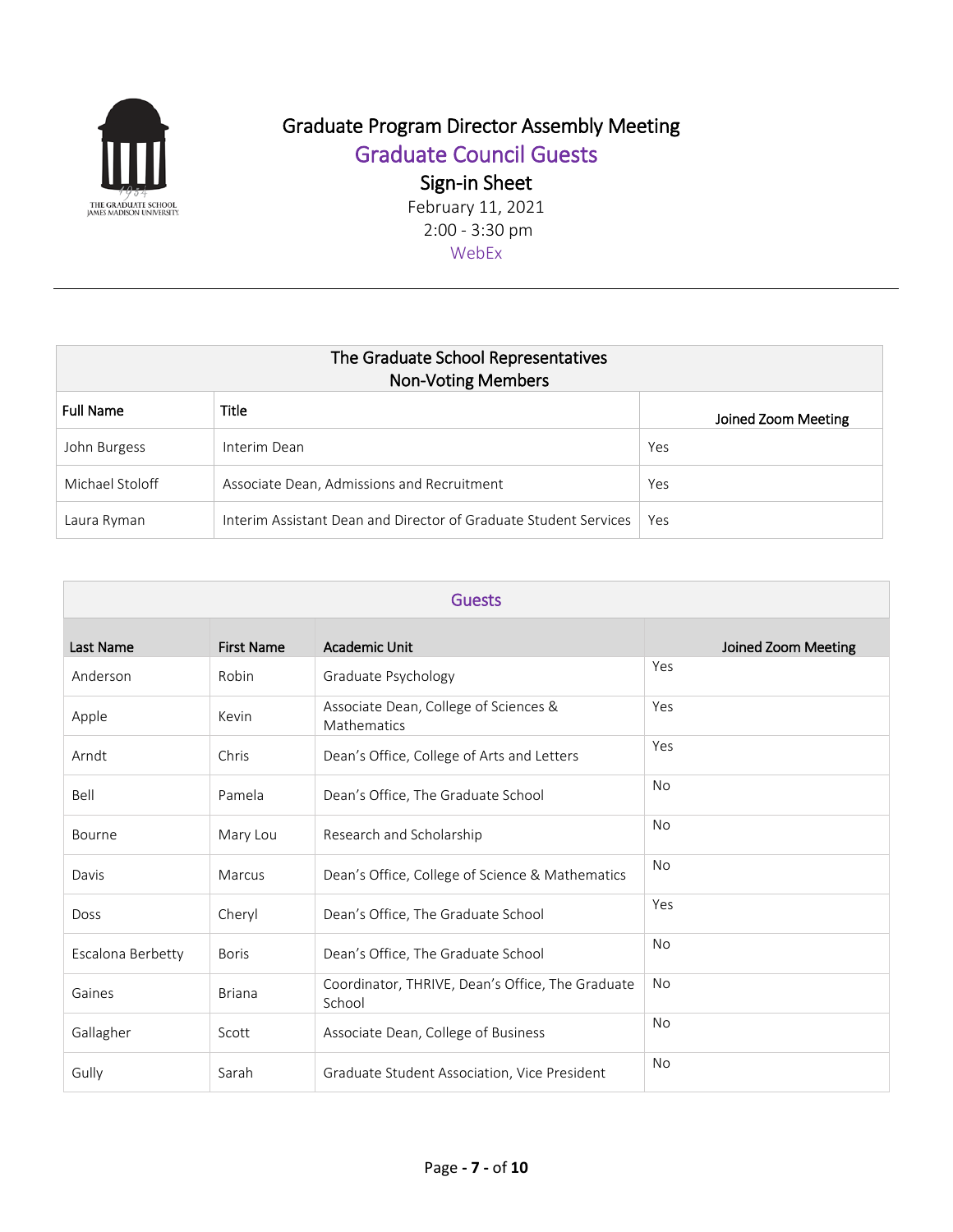

## Graduate Program Director Assembly Meeting

Graduate Council Guests

Sign-in Sheet

| Last Name   | <b>First Name</b> | Academic Unit                                                   | Joined Zoom Meeting |
|-------------|-------------------|-----------------------------------------------------------------|---------------------|
| Holloway    | Steven            | Libraries & Educational Technologies                            | Yes                 |
| Kielty      | Michelle          | School Counseling Program                                       | No                  |
| Klein       | Michael           | Associate Professor, WRTC                                       | <b>No</b>           |
| MacDonald   | Sarah             | Dean's Office, Professional & Continuing<br>Education           | Yes                 |
| Maxwell     | Paula             | Dean's Office, College of Health & Behavioral<br>Studies        | Yes                 |
| Michael     | Lynette           | Dean's Office, The Graduate School                              | Yes                 |
| Miller      | Yvonne            | Dean's Office, The Graduate School                              | Yes                 |
| Shackelford | Kristi            | Office of Vice Provost for Academic Development                 | No                  |
| Stevens     | Wren              | Interim Associate Dean, College of Visual &<br>Performing Arts  | Yes                 |
| Tang        | Jeff              | Dean's Office, College of Integrated Science and<br>Engineering | <b>No</b>           |
| Wang        | Felix             | Center for Global Engagement, International<br>Programs         | Yes                 |
| Way         | Henry             | Interim Associate Dean, CISE, ISAT                              | <b>No</b>           |
| Zugelder    | Bryan             | Associate Dean, College of Education                            | Yes                 |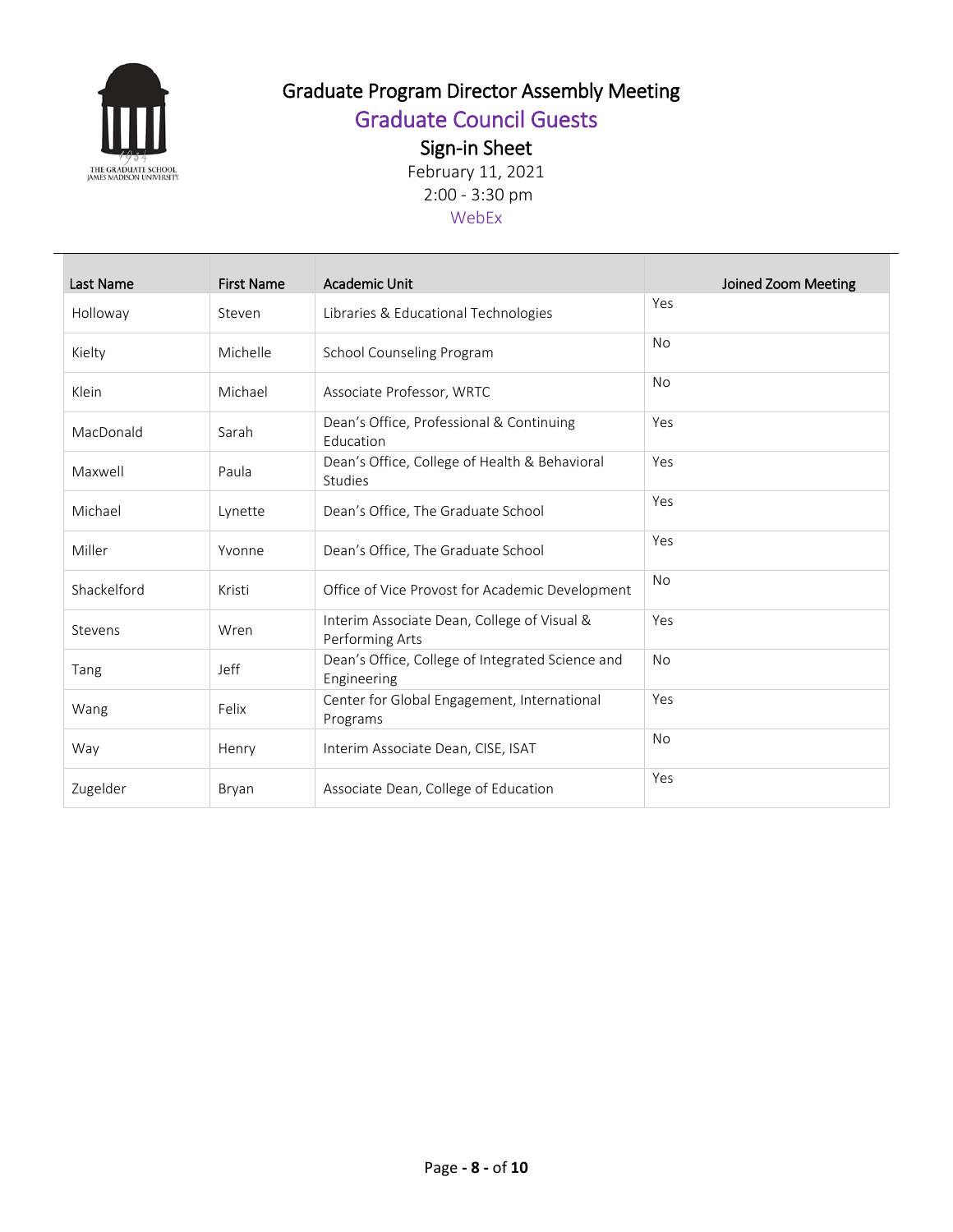

## Graduate Program Director Assembly Meeting Graduate Council Program Director Assembly Members

Sign-in Sheet February 11, 2021 2:00 - 3:30 pm WebEx

| <b>Program Directors</b> |                   |                                                                       |                     |
|--------------------------|-------------------|-----------------------------------------------------------------------|---------------------|
| Last Name                | <b>First Name</b> | Academic Unit                                                         | Joined Zoom Meeting |
| Blake                    | Charles           | Program Director, Political Science-<br>European Union Policy Studies | Yes                 |
| Brown                    | Kathryn           | Dean's Office, The Graduate School                                    | <b>No</b>           |
| Collins                  | Roger             | Program Director, Educational Leadership                              | No.                 |
| Diop                     | Corinne           | Program Director, Art History, Studio Art<br>(MA and MFA)             | Yes                 |
| Dredger                  | Katie             | Program Director, Middle Education & 5th<br>year Middle Education MAT | Yes                 |
| DePaolis                 | Rory              | Program Director, Communication<br>Sciences & Disorders               | Yes                 |
| Evans                    | Amanda            | Program Director, Clinical Mental Health<br>Counseling                | Yes                 |
| Frye                     | Jamie             | Program Director, Athletic Training                                   | Yes                 |
| Gilligan                 | Tammy             | Program Director, School Psychology                                   | Yes                 |
| Weniger                  | Gerald            | Physician's Assistant Studies                                         | Yes                 |